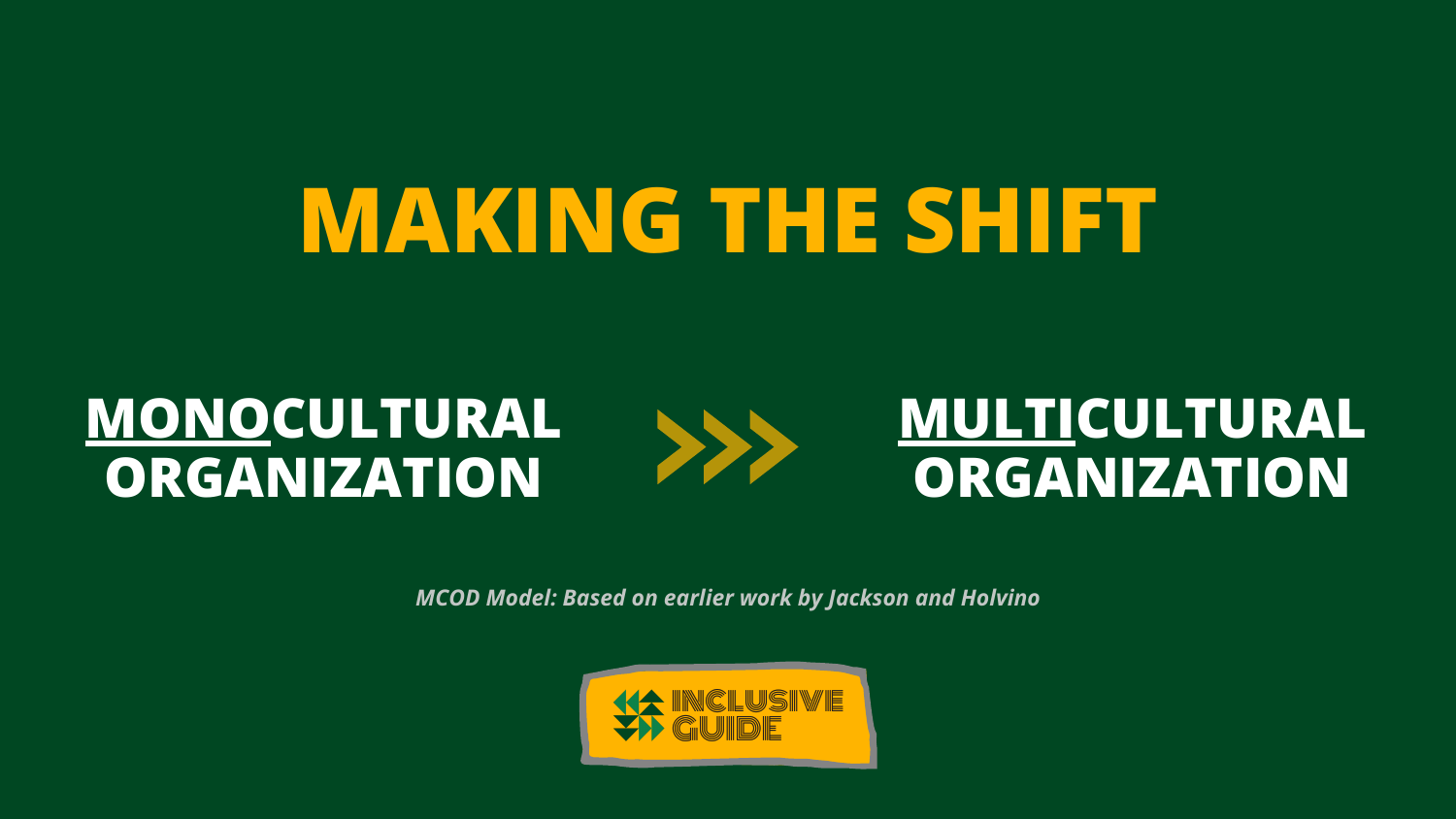### **THE EXCLUSIONARY ORGANIZATION**

### **THE COMPLIANCE ORGANIZATION**





### **STAGES OF MONOCULTURAL ORGANIZATIONS**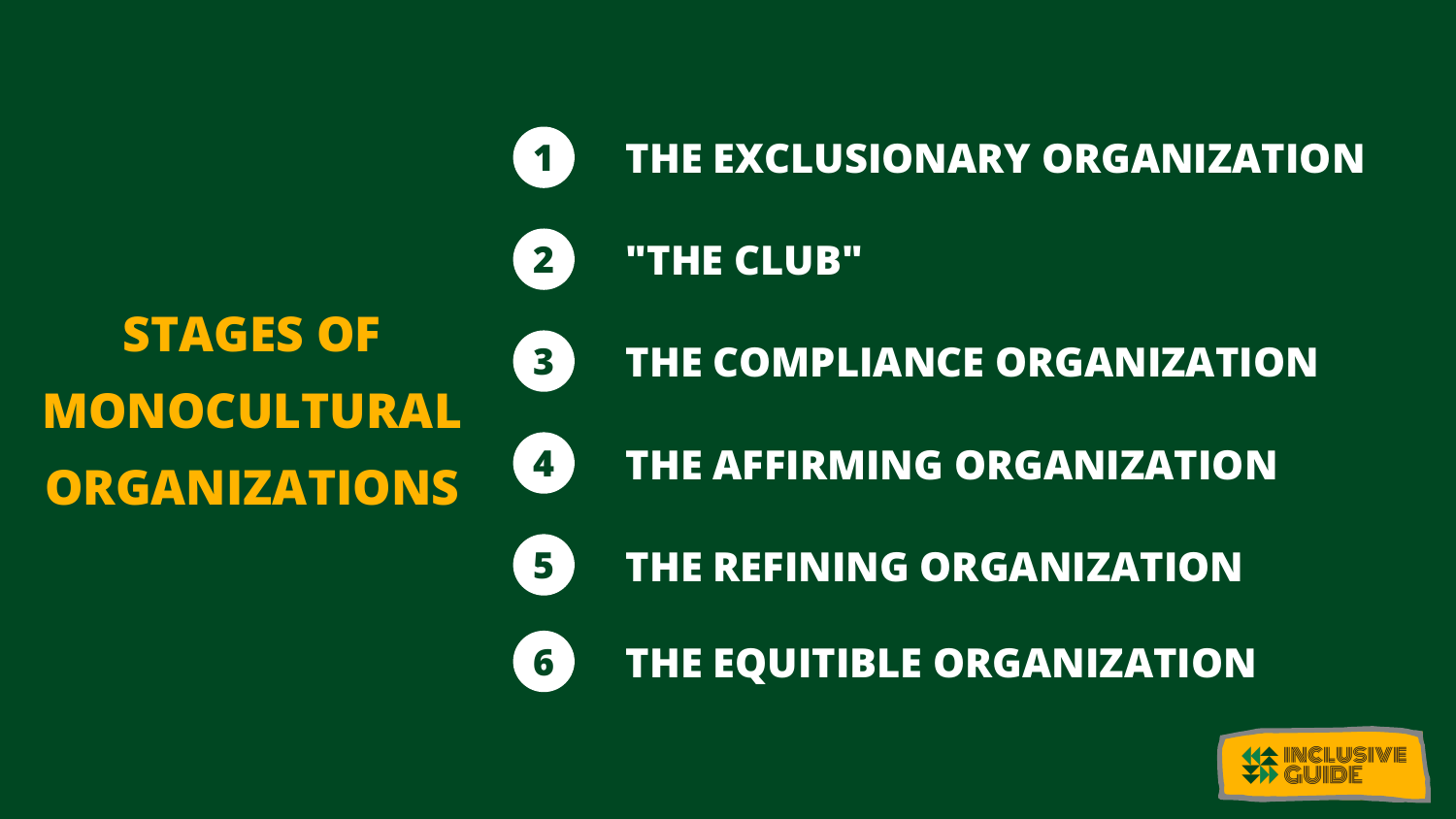## **STAGE 1: THE EXCLUSIONARY ORGANIZATION**

- **• OPENLY MAINTAINS THE DOMINANT GROUP'S POWER AND PRIVILEGE**
- **• DELIBERATELY RESTRICTS MEMBERSHIP**
- **• INTENTIONALLY DESIGNED TO MAINTAIN DOMINANCE OF ONE GROUP OVER OTHERS**
- **• OVERT DISCRIMINATORY, EXCLUSIONARY, AND HARASSING ACTIONS GO UNADDRESSED**
- **• UNSAFE AND DANGEROUS ENVIRONMENT FOR SUBORDINATED GROUP MEMBERS**
- **• MONOCULTURAL ORGANIZATION**

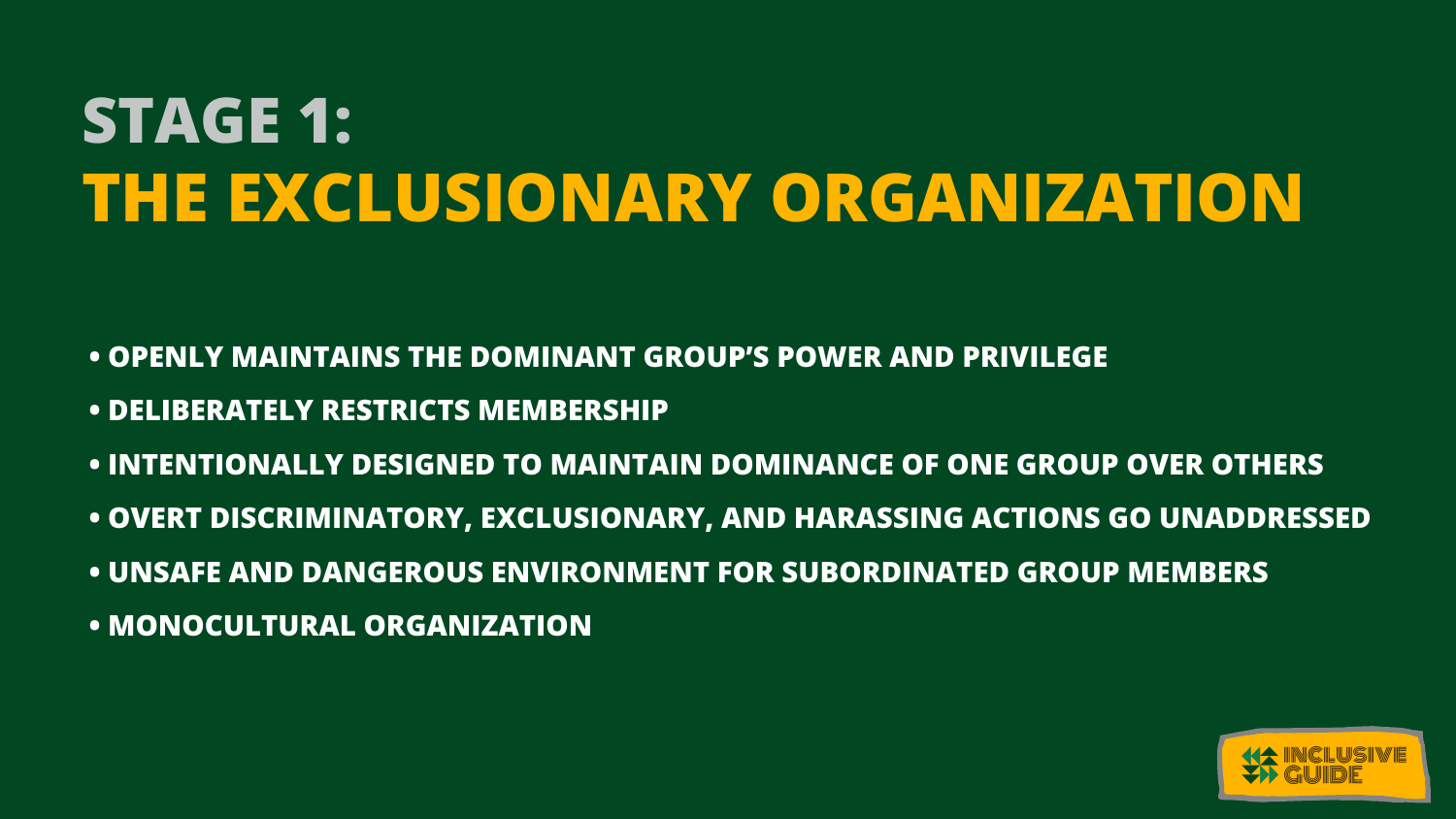## **STAGE 2: "THE CLUB"**

- **• MAINTAINS PRIVILEGE OF THOSE WHO HAVE TRADITIONALLY HELD POWER AND INFLUENCE**
- **• MONOCULTURAL NORMS, POLICIES, AND PROCEDURES OF DOMINANT CULTURE VIEWED AS THE ONLY "RIGHT" WAY: "BUSINESS AS USUAL"**
- **• DOMINANT CULTURE INSTITUTIONALIZED IN POLICIES, PROCEDURES, SERVICES, ETC.**
- **• LIMITED NUMBER OF "TOKEN" MEMBERS FROM OTHER SOCIAL IDENTITY GROUPS ALLOWED IN IF THEY HAVE THE "RIGHT" CREDENTIALS, ATTITUDES, BEHAVIORS, ETC.**
- **• ENGAGES ISSUES OF DIVERSITY AND INCLUSION**

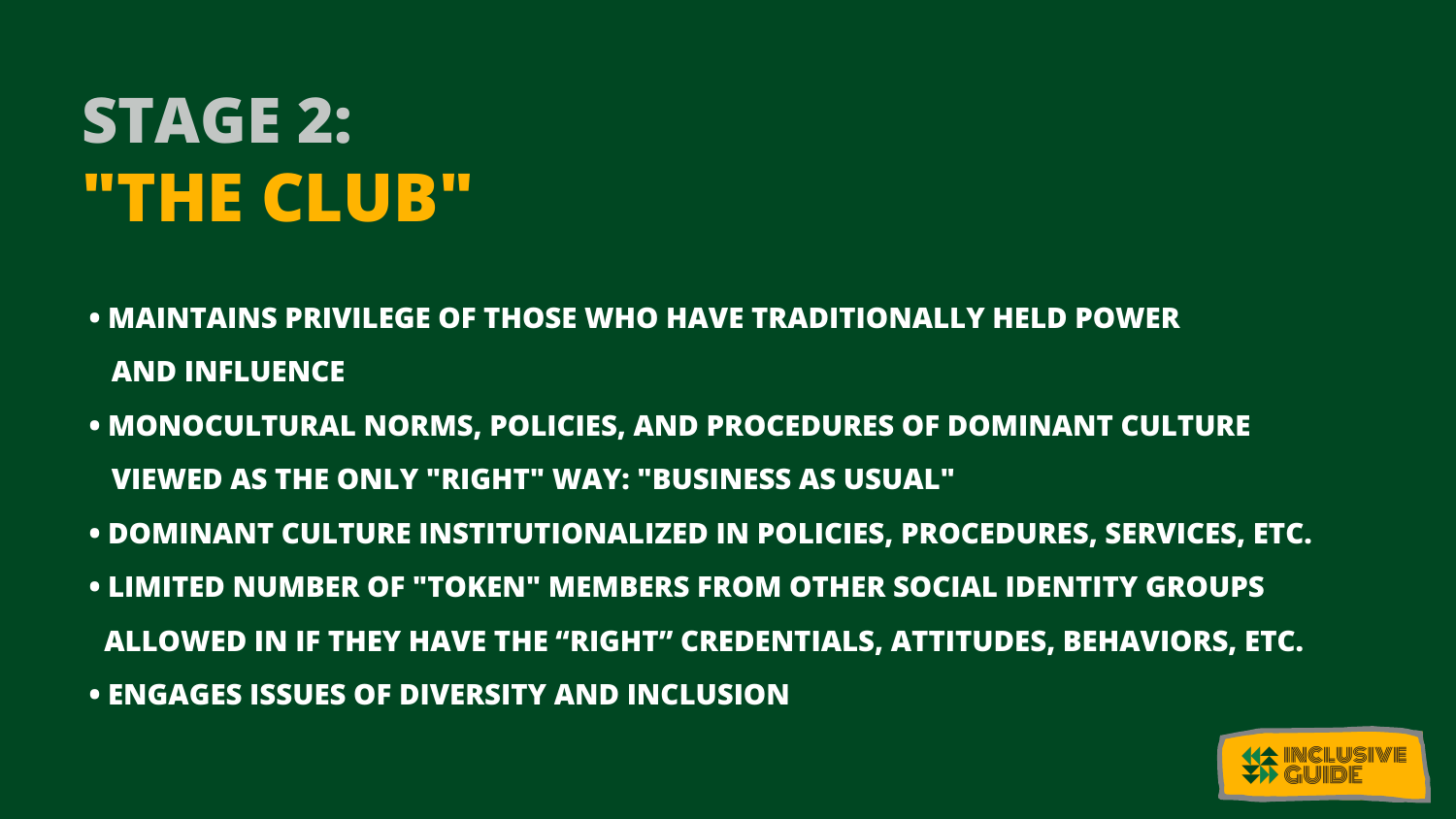## **STAGE 3: THE COMPLIANCE ORGANIZATION**

- **• COMMITTED TO REMOVING SOME OF THE DISCRIMINATION INHERENT IN THE CLUB ORGANIZATION**
- **• PROVIDES SOME ACCESS TO SOME MEMBERS OF PREVIOUSLY EXCLUDED GROUPS**
- **• NO CHANGE IN ORGANIZATIONAL CULTURE, MISSION, OR STRUCTURE**
- **• FOCUS: DO NOT MAKE WAVES, OR OFFEND/CHALLENGE DOMINANT GROUP MEMBERS**
- **• EFFORTS TO CHANGE PROFILE OF WORKFORCE (AT BOTTOM OF ORGANIZATION)**
- **• TOKEN PLACEMENTS IN STAFF POSITIONS: MUST BE "TEAM PLAYERS" AND "QUALIFIED"**
- **• MUST ASSIMILATE INTO ORGANIZATIONAL CULTURE**
- **• MUST NOT CHALLENGE THE SYSTEM OR "ROCK THE BOAT"**
- **• MUST NOT RAISE ISSUES OF SEXISM, RACISM, CLASSISM, HETEROSEXISM...**

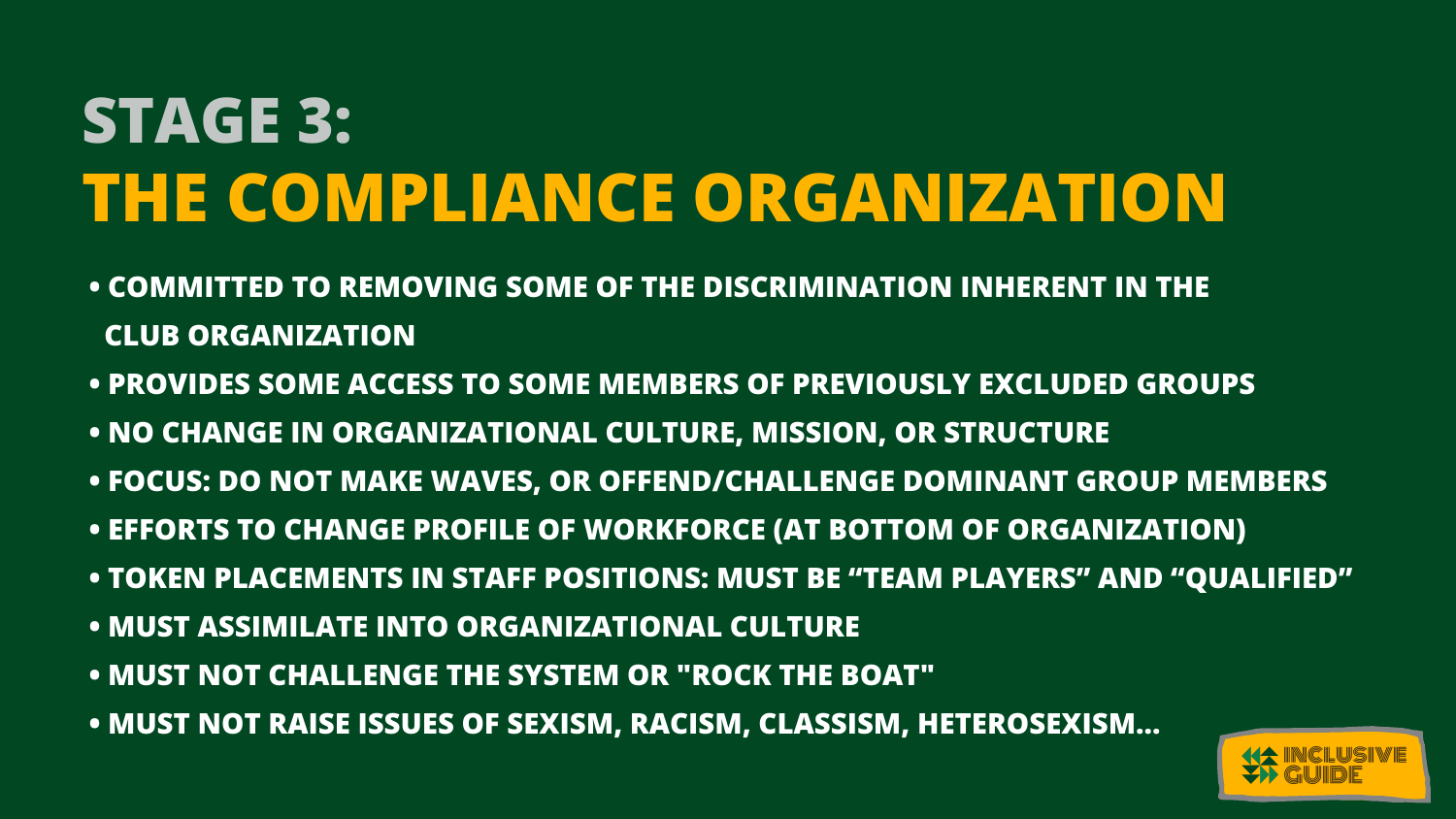## **STAGE 4: THE AFFIRMING ORGANIZATION**

- **• COMMITTED TO ELIMINATING DISCRIMINATORY PRACTICES AND INHERENT ADVANTAGES**
- **• ACTIVELY RECRUITS AND PROMOTES MEMBERS OF GROUPS THAT HAVE BEEN HISTORICALLY DENIED ACCESS AND OPPORTUNITY**
- **• PROVIDES SUPPORT AND CAREER DEVELOPMENT OPPORTUNITIES TO INCREASE SUCCESS AND MOBILITY**
- **• EMPLOYEES ENCOURAGED TO BE NON-OPPRESSIVE, AWARENESS TRAININGS**
- **• EMPLOYEES MUST ASSIMILATE TO ORGANIZATIONAL CULTURE**

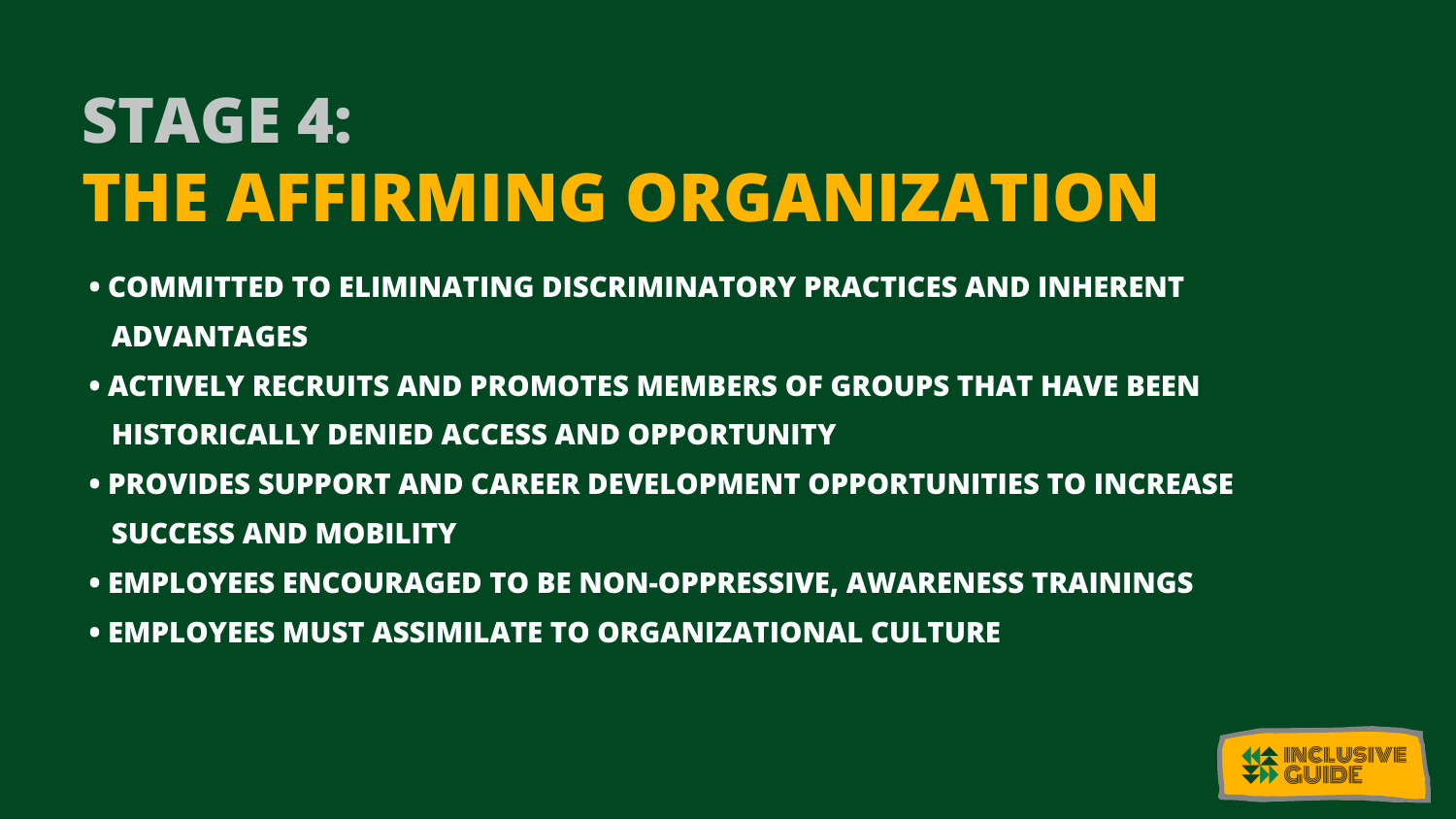## **STAGE 5: THE REDEFINING ORGANIZATION**

- **• IN TRANSITION**
- **• MOVING BEYOND "NONDISCRIMINATORY, " "NON-OPPRESSIVE"**
- **• WORKING TO CREATE ENVIRONMENT THAT "VALUES AND CAPITALIZES ON DIVERSITY"**
- **• WORKING TO ENSURE FULL INCLUSION OF MULTICULTURAL WORKFORCE TO ENHANCE GROWTH AND SUCCESS OF ORGANIZATION**
- **• BEGINS TO QUESTION LIMITATIONS OF ORGANIZATIONAL CULTURE: MISSION, POLICIES, STRUCTURES, OPERATIONS, SERVICES, MANAGEMENT PRACTICES, CLIMATE, ETC.**
- **• ACTIVELY WORKS TOWARDS DEVELOPING A MULTICULTURAL ORGANIZATION**
- **• COMMITTED TO REDESIGNING AND IMPLEMENTING POLICIES AND PRACTICES TO REDISTRIBUTE POWER, AND ENSURE THE INCLUSION, PARTICIPATION, AND EMPOWERMENT OF ALL MEMBERS**



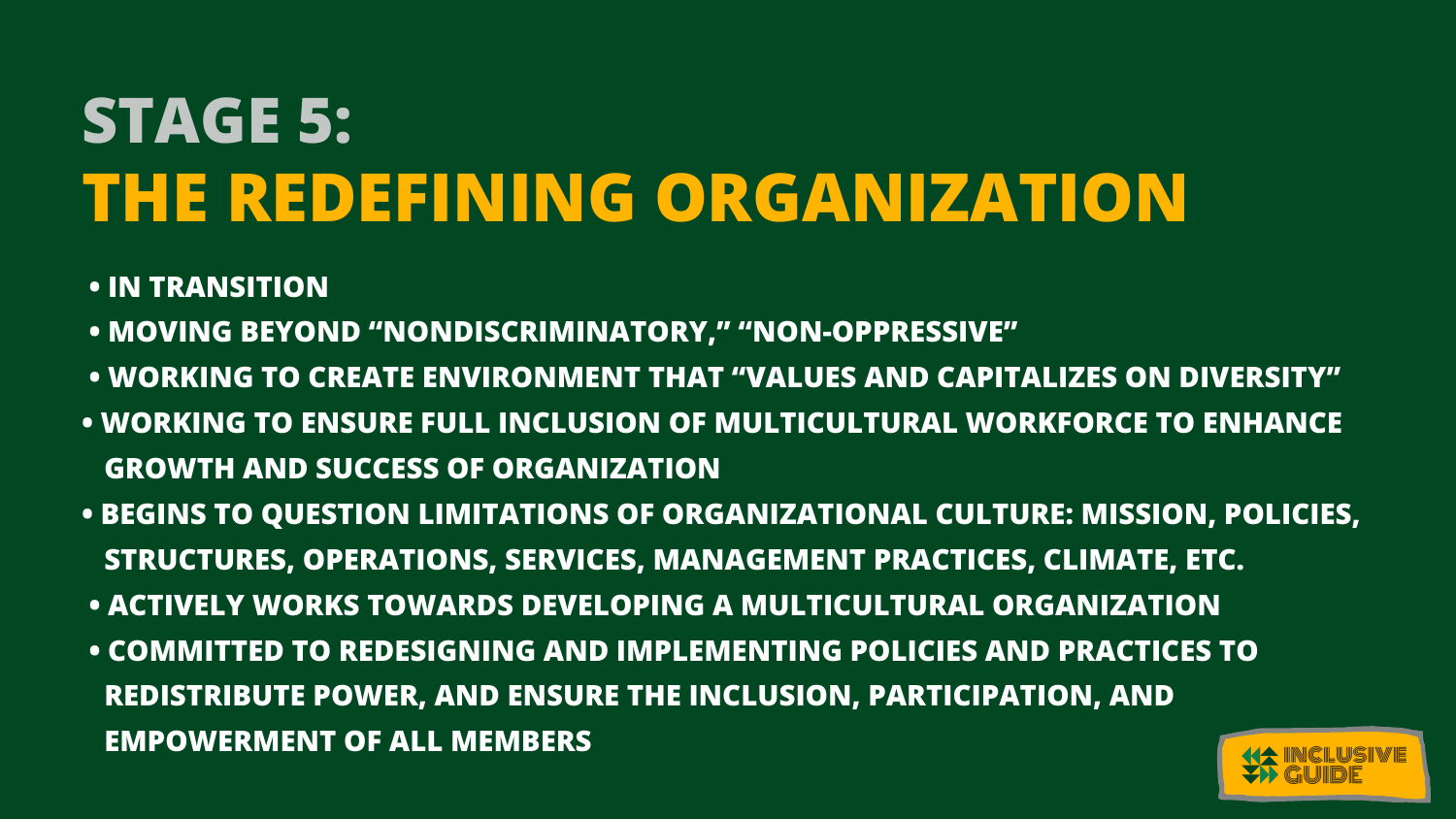## **STAGE 6: THE EQUITABLE ORGANIZATION**

- **NEEDS OF THE WIDE DIVERSITY OF CULTURAL AND SOCIAL IDENTITY GROUPS ERADICATE ALL FORMS OF OPPRESSION WITHIN THE ORGANIZATION ELIMINATE ALL FORMS OF OPPRESSION AND TO CREATE MULTICULTURAL**
- 
- **• MISSION, VALUES, OPERATIONS, AND SERVICES REFLECT THE CONTRIBUTIONS AND • LEADERS AND MEMBERS ACT ON THE ORGANIZATIONAL COMMITMENT TO • MEMBERS ACROSS ALL IDENTITY GROUPS ARE FULL PARTICIPANTS IN DECISION-MAKING • ACTIVELY WORKS IN LARGER COMMUNITIES (REGIONAL, NATIONAL, GLOBAL) TO**
- **ORGANIZATIONS**

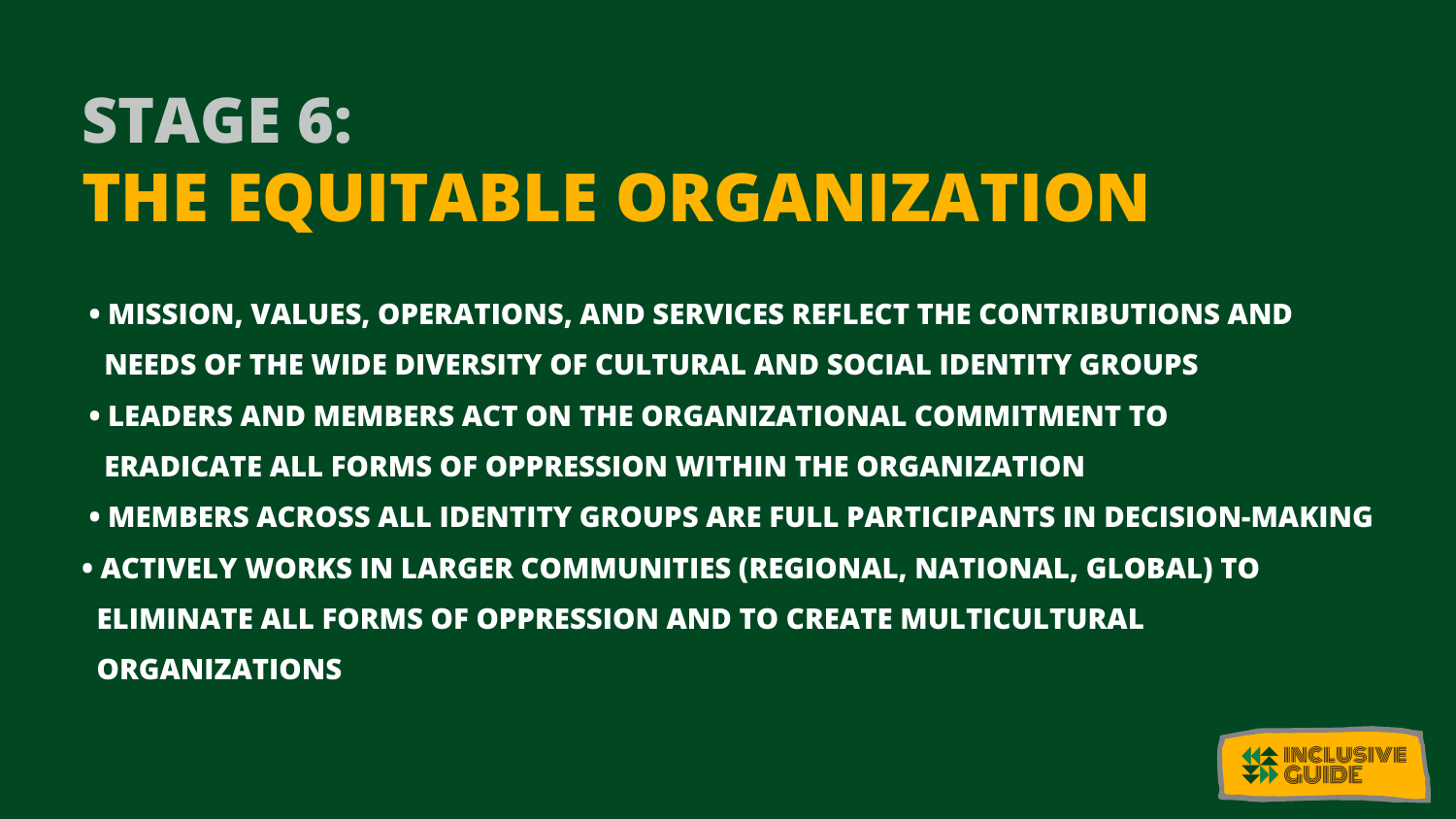### **A MULTICULTURAL ORGANIZATION**

- **• CLEAR COMMITMENT TO CREATING AN INCLUSIVE ORGANIZATION**
- **• SEEKS, DEVELOPS, AND VALUES THE CONTRIBUTIONS AND TALENTS OF ALL EMPLOYEES**
- **• INCLUDES ALL MEMBERS AS ACTIVE PARTICIPANTS IN DECISIONS THAT SHAPE THE ORGANIZATION**
- **• EMPLOYEES REFLECT DIVERSE SOCIAL AND CULTURAL GROUPS THROUGHOUT ALL LEVELS OF THE ORGANIZATION; AND DEMONSTRATE THE MULTICULTURAL COMPETENCIES TO SERVE THE INCREASINGLY DIVERSE POPULATIONS**
- **• ACTS ON ITS COMMITMENT TO ELIMINATE ALL FORMS OF EXCLUSION/DISCRIMINATION WITHIN THE ORGANIZATION, INCLUDING RACISM, SEXISM, HETEROSEXISM, AGEISM, CLASSISM, ABLEISM, RELIGIOUS OPPRESSION, ETC.**
- **• FOLLOWS THROUGH ON BROADER SOCIAL AND ENVIRONMENTAL RESPONSIBILITIES**